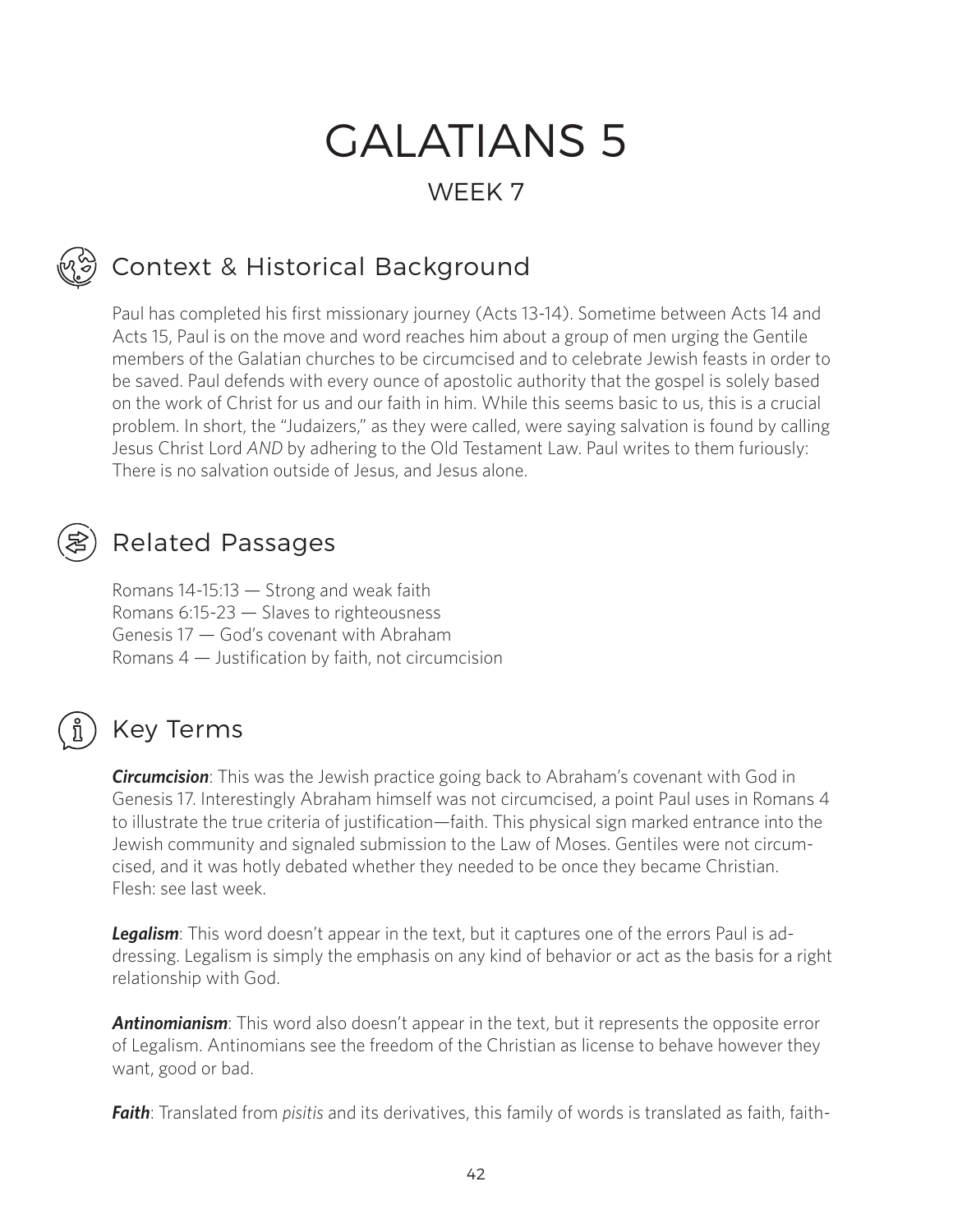fulness, belief, trust, all over the New Testament. Pistis can mean mere cognitive activity like "belief," or it can mean a kind of living akin to "faithfulness." Ignoring either misses the fullness of the concept. Faith is how we are made right with God. This was (and is) scandalous to the Jews. They thought obedience to the Mosaic law was the path toward justification.



## Key Themes

**Freedom & Slavery**: For moderns like us, freedom merely is the availability of choice. If I'm constrained to behave a certain way, I'm not free. The ancients—including the Biblical authors had an altogether *different* notion of freedom. Freedom for them was not mere choice, but how *unconstrained they were to live well*. Their notion of freedom assumed two things that we don't: First, that everything had a proper way of living and purpose for living. Humans are meant to live a life of virtue and pursue God. Second, things *within us* can enslave us, not just outside things. Desires, passions, vices—all can be chains which bind us to slavery. For Paul, Christ has made you free. Before Christ you couldn't flourish as human beings because you were enslaved to the flesh, in bondage to sin, satan, and death. Ironically, you were "free to live how you wanted" (what looks like freedom to us), but you weren't able be good; you couldn't pursue God. The pharisaic laws could also function this way, as Jesus shows in Matthew 12. For the Jewish Christians he's addressing, circumcision and the law have become impediments to their pursuit of Christ (5:4-6)

Paul does not, however, mean "You're free so you don't have to do anything good!" He outright rejects this in Galatians 5:16-18. When you pursue Christ—when you are free—you *will* do good! The person who is free won't get to choose what his life looks like. It will look like love, joy, peace, patience, kindness, goodness, gentleness, faithfulness, self-control. Mysteriously, when the law no longer serves as an impediment to Christ, Christ removes the impediments to fulfilling the law. Freedom, then, means we can't add to Christ. There isn't any "Christ + **\_\_\_\_\_\_**" as a means to God. The "\_\_\_\_\_\_\_\_\_\_" will always end up alienating Christ. However, every Christian is expected to carry out the fullness of the law: To love God and neighbor. That's neither legalistic nor antinomian.

**Unity**: Despite what it may sound like on the first reading, Paul is concerned about the unity of the Galatian church. The false teachers he condemns here are causing dissension, rending the body of Christ in Galatia. The Judaizers want to impose the Mosaic law on the Gentiles. The Jews had trouble giving up the law as the means to justification before God. This made for really rough relations when Gentiles, who knew nothing of the law, came to Christianity. Paul's concern is to *unite* the church behind true doctrine. True unity only comes through Christ. This is the meaning of Galatians 3:28. Equally, Paul finishes the first major section of chapter 5 with this exhortation: "LOVE YOUR NEIGHBOR as yourself! If you keep on biting and devouring each other, watch out or you will be destroyed." Unity without Christ is impossible and historically horrific—Naziism (*Ein Volk, ein Reich, ein Führer* – "One People, One Empire, One Leader"), Maoist China where everyone dressed and looked the same. When Christ transfigures—not destroys—cultural differences, then they no longer become impediments to peace. Jewish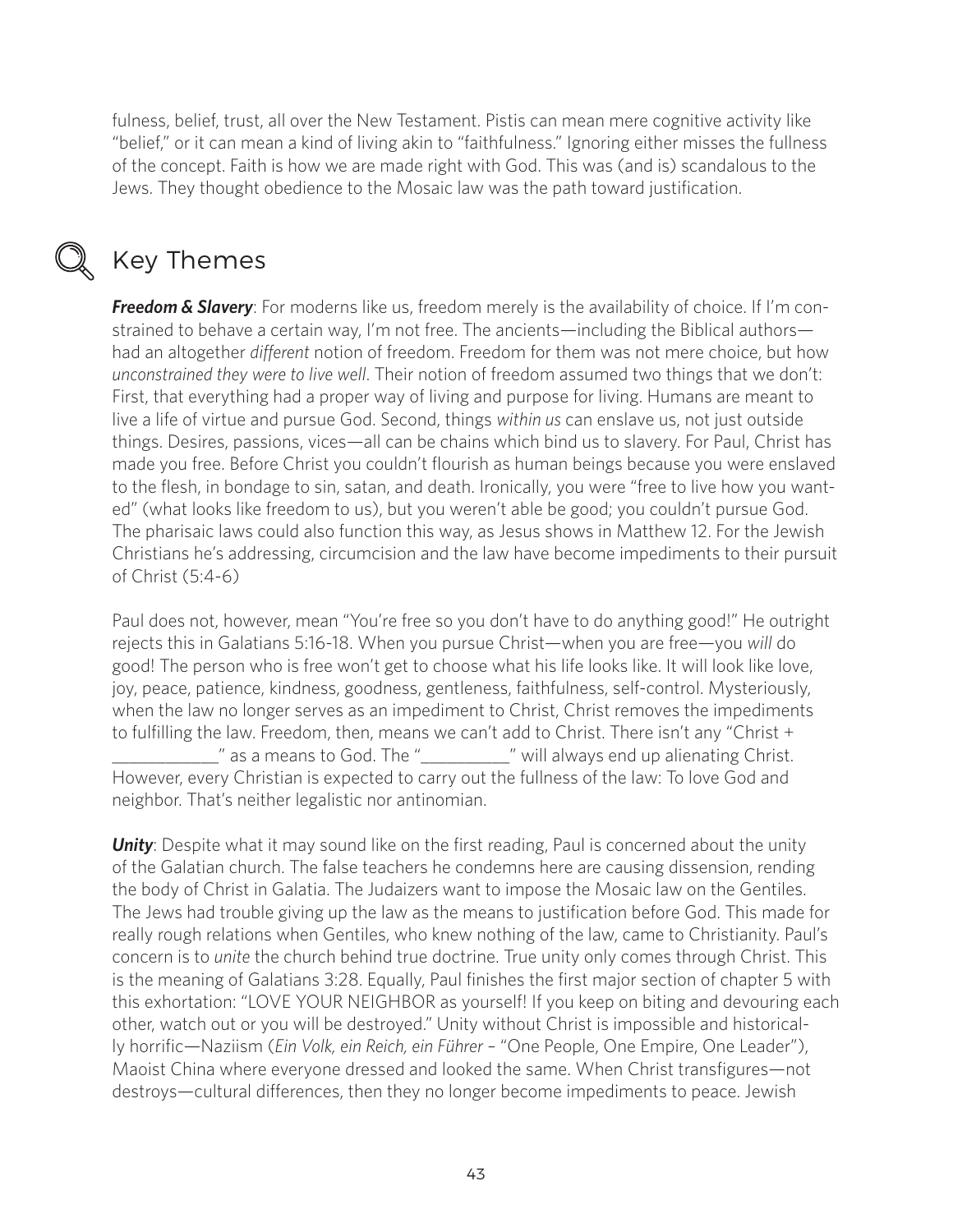Christian and Gentile Christian can live together in unity.

*Circumcision*: For Jews, circumcision wasn't just the sign of their culture. It was also a sign of the right way to "get to" God, the means of justification. Paul is not at all concerned about people's pants. That would be weird. He is concerned about what they use the sign as a proxy for. Circumcision is an symbol of a kind of religion: by doing it, you declare a path to God. Paul's words in 5:2-4 seem so harsh because he's addressing this (and later he tells the Judaizers to just go the whole way and cut all of "it" off, in 5:12). What does it mean that Paul says you must obey ALL of the law if you get circumcised? Basically he's saying (with heavy sarcasm), "If the law is how you think you get to God, great. Live a perfect life according to the law and never sin. If you can do it on your own, you don't need Christ. Good luck." Circumcision indicates a choice of path, even if they had the same goal ("to be justified"). Verse 3 is interpreted by verse 4: If you take the path of the law to get to God, you've rejected the Christ who said "I am the way."



# Quotes & Illustrations

*"Grace was given that the law may be fulfilled."*

### ST. AUGUSTINE OF HIPPO

*"Freedom. What freedom? Not the freedom given us by the emperor, but that with which Christ has made us free."*

### **MARTIN LUTHER**

*"Christ has made us free, not civilly, not physically, but divinely; that is to say, we are made free in such a way that our conscience is free and quiet, not fearing God's future wrath. This is true an inestimable freedom, and if we compare its majesty with the other sorts, those others are like one drop of water compared with the whole sea."*

### MARTIN LUTHER

*"You can't add to Christ without subtracting Christ."*

### TIM KELLER

# Three Main Points

- 1. The freedom of Christ produces the fruit of the Spirit, not license to do what you want.
- 2. Christ plus anything isn't Christianity. Find what you're adding to Christ.
- 3. Christ transfigures cultural differences. He doesn't elevate them. He doesn't eliminate them. He unites them around the throne of God.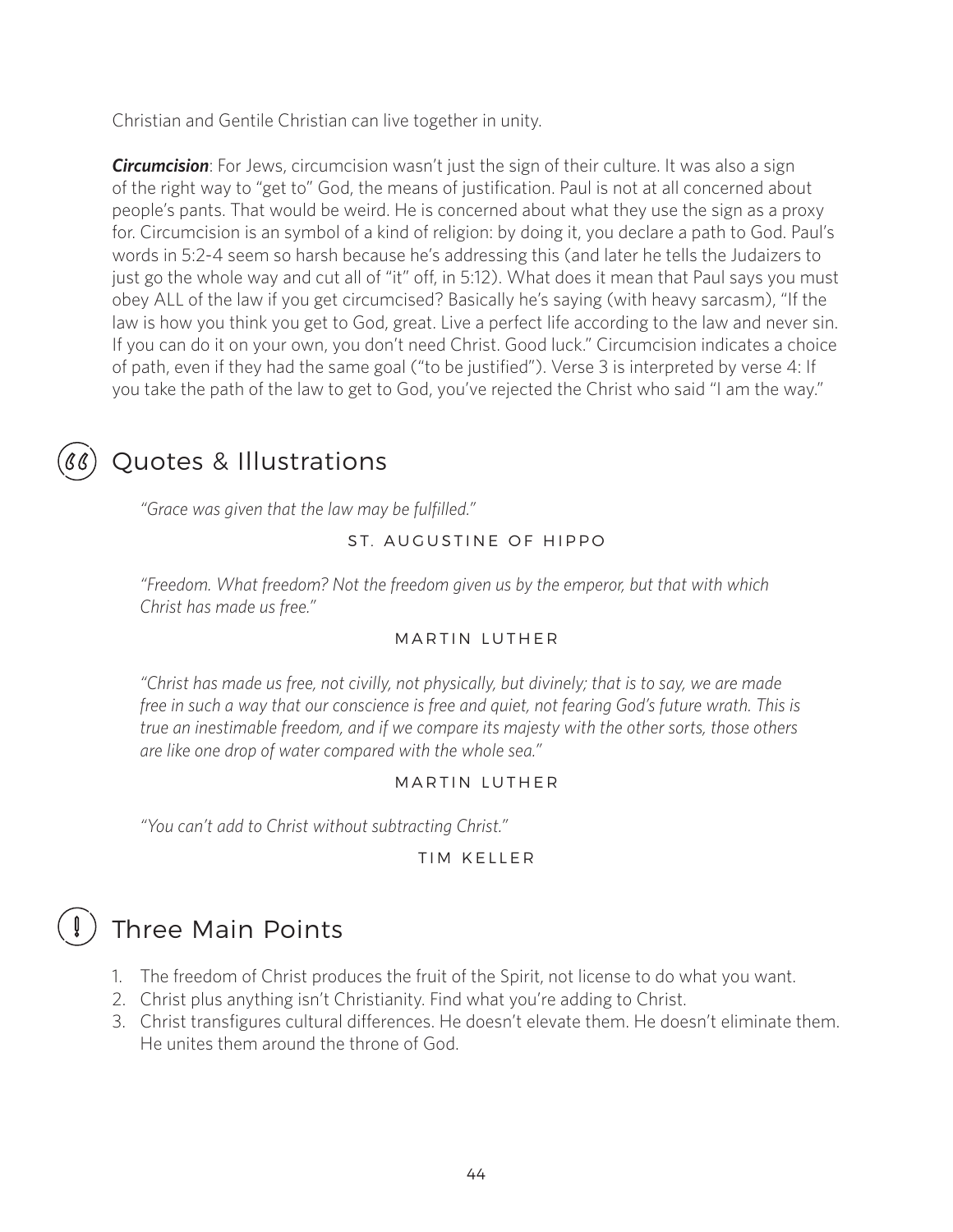# Discussion Questions

Ş

- What does this passage tell us about God? What does it tell us about people?
- What is freedom as Paul describes it here? How do we generally think of freedom as modern Americans?
- How should a free Christian's life look? Who are some examples of Christians you think live out what we see here?
- What are college students enslaved to? What are CSF students enslaved to? What are you enslaved to? (Think practically here about the CSF and personal ones: being seen a certain way, dating the right people, using certain words, being the guy who plays guitar on stage, being the person who everyone thinks says the best prayers, etc.)
- Who is a Christian you look up to? How would you describe that person?
- What are Christians allowed to do if we're really free? What are we prohibited from doing?
- Where are places that you've seen Christ added to in the church?
- Where are you adding to Christ? Where do you see your friends or community adding to Christ?
- When is unity a good thing in the church? When is it a bad thing?
- When is diversity a good thing in the church? When is it a bad thing?
- Where is CSF or your local church lacking in unity or diversity? How can you specifically— YOU SPECIFICALLY-work to change that?
- How are you loving your neighbor? What fruit are you seeing in your life? Be specific.
- How do you think someone would describe you right now? Write out 5-10 words that you think someone would honestly say about you in your journal.
- How would you WANT to be described in terms of character? Write down 5-10 words (don't just copy the fruit of the Spirit!) in your journal. How can you take steps to become that person?
- Is God free? Can God sin? How can God be free if he can't sin?
- Which fruit of the Spirit do you see strongest in your life? Which do you see the least of? What are some practical ways (and I mean really practical—specific acts) you can cultivate that fruit in your life?

# Application & Practice

*Freedom for*: Memorize the fruit of the spirit.

*Fruit of the Spirit*: Write 5-10 words which describe the kind of person you want to be on a notecard. Tape that to your mirror, or take a picture of it and make it your iPhone lock screen. Put it in a visible place where you can regularly be reminded of it. Next week share whether you saw these increase in your life.

*My Freedom*: Reflect for 15 minutes at the end of 2 days this week and think back on every choice (within reason) you made that day: hitting the snooze button, having or skipping a quiet time, where you ate for lunch, what you wore to class, who you chose to talk to and who you